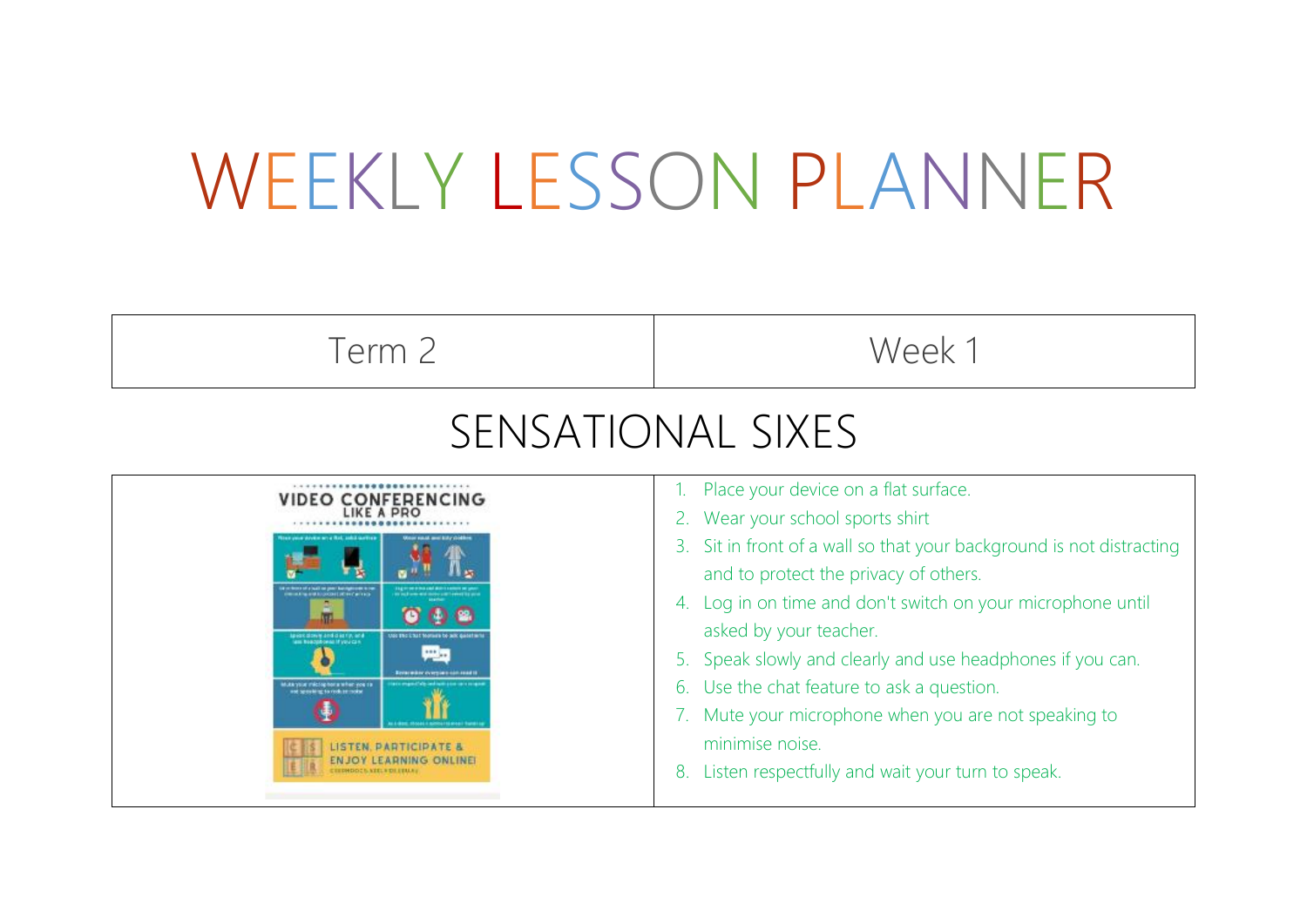| Monday<br>27/4/20    | Learning<br>Area | Tasks                                 | Due |
|----------------------|------------------|---------------------------------------|-----|
| Welcome<br>$8.45$ am |                  | ANZAC DAY HOLIDAY<br>NO LESSONS TODAY |     |

| Tuesday28/4/20 | Learning<br>Area | Tasks                                                                                            | Due |
|----------------|------------------|--------------------------------------------------------------------------------------------------|-----|
| Welcome        |                  | NO LESSONS TODAY - Have your device charged and<br>ready to go for the start of school tomorrow. |     |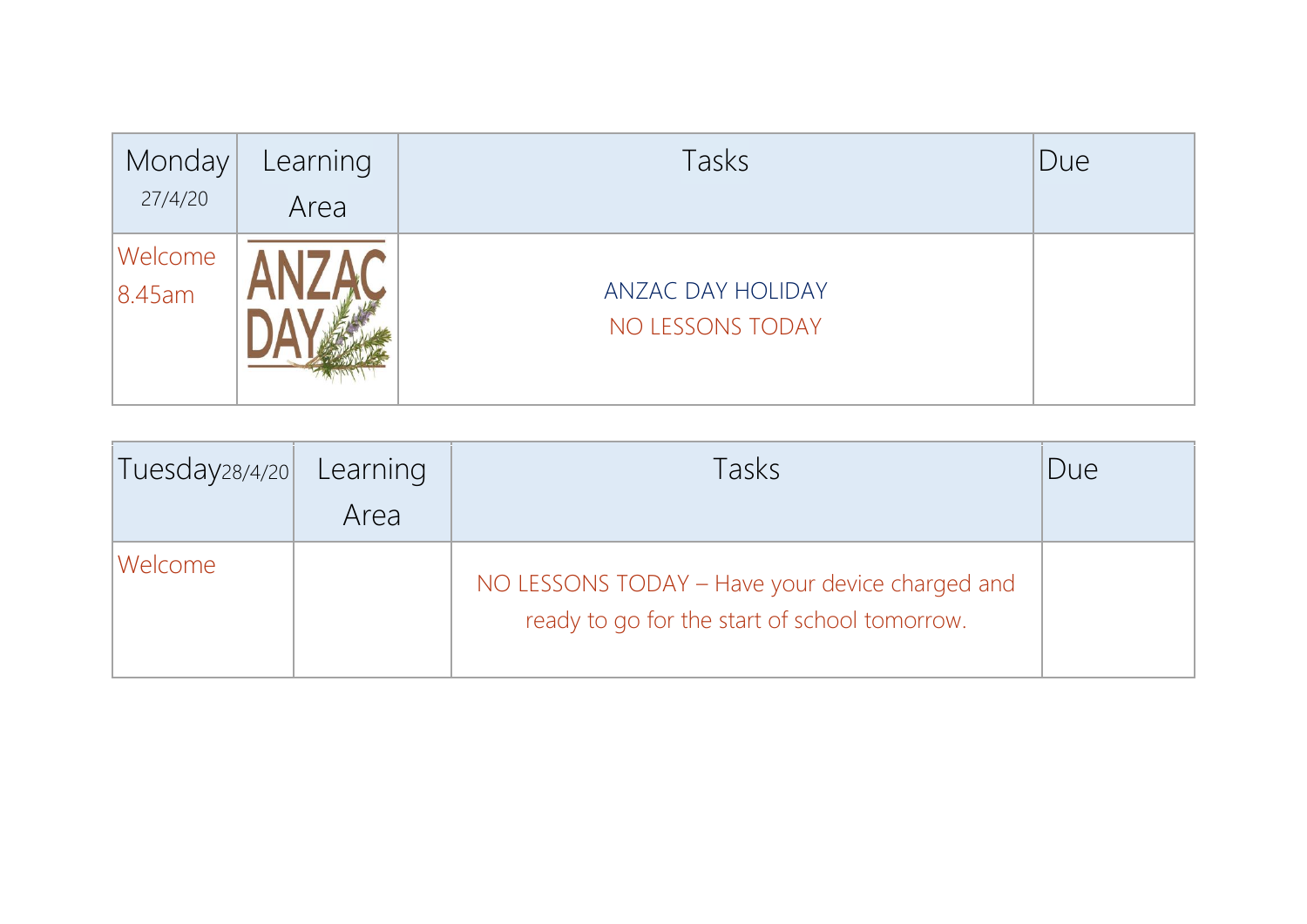| Wednesday<br>29/4/20                     | Learning<br>Area                                                            | Tasks                                                                                                                                                                                                                            | Due                                         |
|------------------------------------------|-----------------------------------------------------------------------------|----------------------------------------------------------------------------------------------------------------------------------------------------------------------------------------------------------------------------------|---------------------------------------------|
| Welcome<br>8.45am                        | <b>Live Meeting at</b><br>8.45am with the<br>teacher                        | Listen to your teacher.<br>Introduce the Reflect app and how to use it.<br>Roll done and emailed to Administration Officer                                                                                                       | Daily at<br>8.45am (10<br>mins<br>duration) |
| Session<br><b>One</b><br>9am             | <b>LITERACY</b><br><b>Meeting online</b><br>(continues from<br>the welcome) | 1) Warm $up - Boggle$<br><b>Spelling Worksheet</b> Activities 1-5 – in TEAMS Assignments: Term 2 Week 1<br>2)<br>Literacy Workbook<br>3) Journal Writing - in TEAMS Assignments 'LITERACY - Term 2 Week 1<br>Journal and AR Log' |                                             |
| Session<br>Two 10am                      | <b>AR</b>                                                                   | This is the suggested time to complete your 30 minutes of reading.<br>Record the pages that you have read in TEAMS Assignments:<br>'Term 2 Week 1 Journal and AR Log'                                                            |                                             |
| 10.50-11.10                              |                                                                             | RECESS BREAK - physical activity - no screens                                                                                                                                                                                    |                                             |
| Session<br><b>Three</b><br>11.10 - 11.20 | <b>MATHS</b>                                                                | Times Tables Rockstars – 5-10 minutes in Garage                                                                                                                                                                                  |                                             |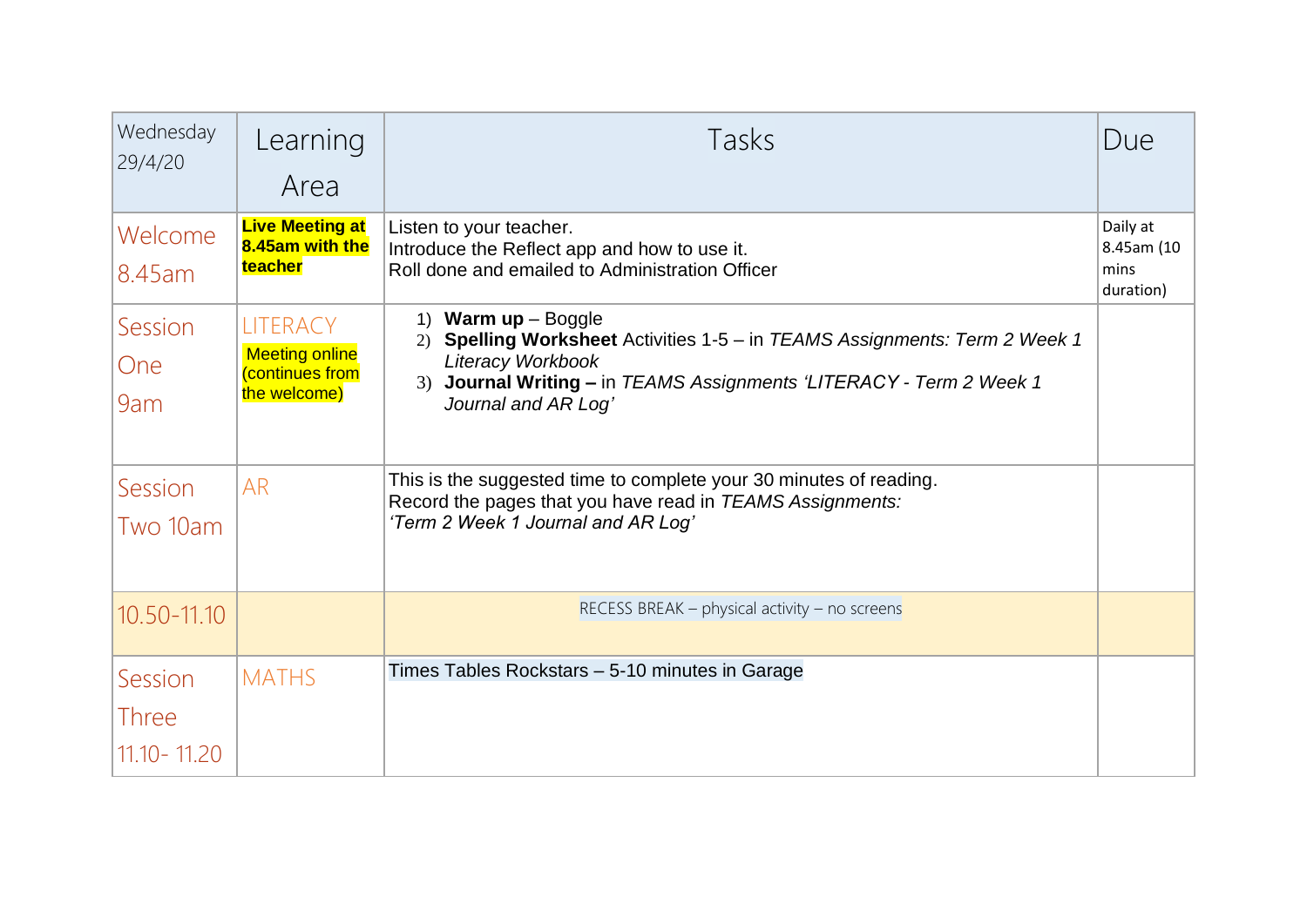| Session<br>Four<br>$11.20 -$<br>12.10    | <b>MATHS</b><br><b>Live Meeting at</b><br>11.20 with the<br>teacher | <b>Introduction</b><br>Watch https://origo-education.wistia.com/medias/kz26gif1lw<br>Step In<br>Listen to teacher and answer questions when required.<br><b>Independent Activity</b><br>Read instructions to complete Pages 80 and 81.<br><b>Extension</b><br>Students access TEAMS Assignments - Maths Extension and Problem Solving                                                                                                                                                                                                                                                                       |  |
|------------------------------------------|---------------------------------------------------------------------|-------------------------------------------------------------------------------------------------------------------------------------------------------------------------------------------------------------------------------------------------------------------------------------------------------------------------------------------------------------------------------------------------------------------------------------------------------------------------------------------------------------------------------------------------------------------------------------------------------------|--|
| Session<br>Five<br>$12.10 - 12.45$       | <b>RE</b>                                                           | Watch: https://www.youtube.com/watch?v=QD2jSyRECsg<br>Task: Watch the YouTube clip on Pope Francis discussing holiness, and complete<br>the following journal questions in your Remote Learning Book:<br>What does it mean to live a holy life?<br>Pope Francis said the call to holiness is an invitation to live and share God's joy in<br>$\bullet$<br>every moment of our lives. What does he mean by that?<br>If you had to use another word instead of 'holiness' what would you use? Explain.<br>$\bullet$<br>Complete the statement: To live a life of love more fully, I would change<br>$\bullet$ |  |
|                                          |                                                                     | LUNCH BREAK $-$ physical activity $-$ no screens                                                                                                                                                                                                                                                                                                                                                                                                                                                                                                                                                            |  |
| <b>Session Six</b><br>$1.30 -$<br>3.00pm |                                                                     | <b>SPECIALIST - SCIENCE</b><br>That the earth is made up of a core, mantle and crust<br>Lesson is in the Assignments tab within Teams                                                                                                                                                                                                                                                                                                                                                                                                                                                                       |  |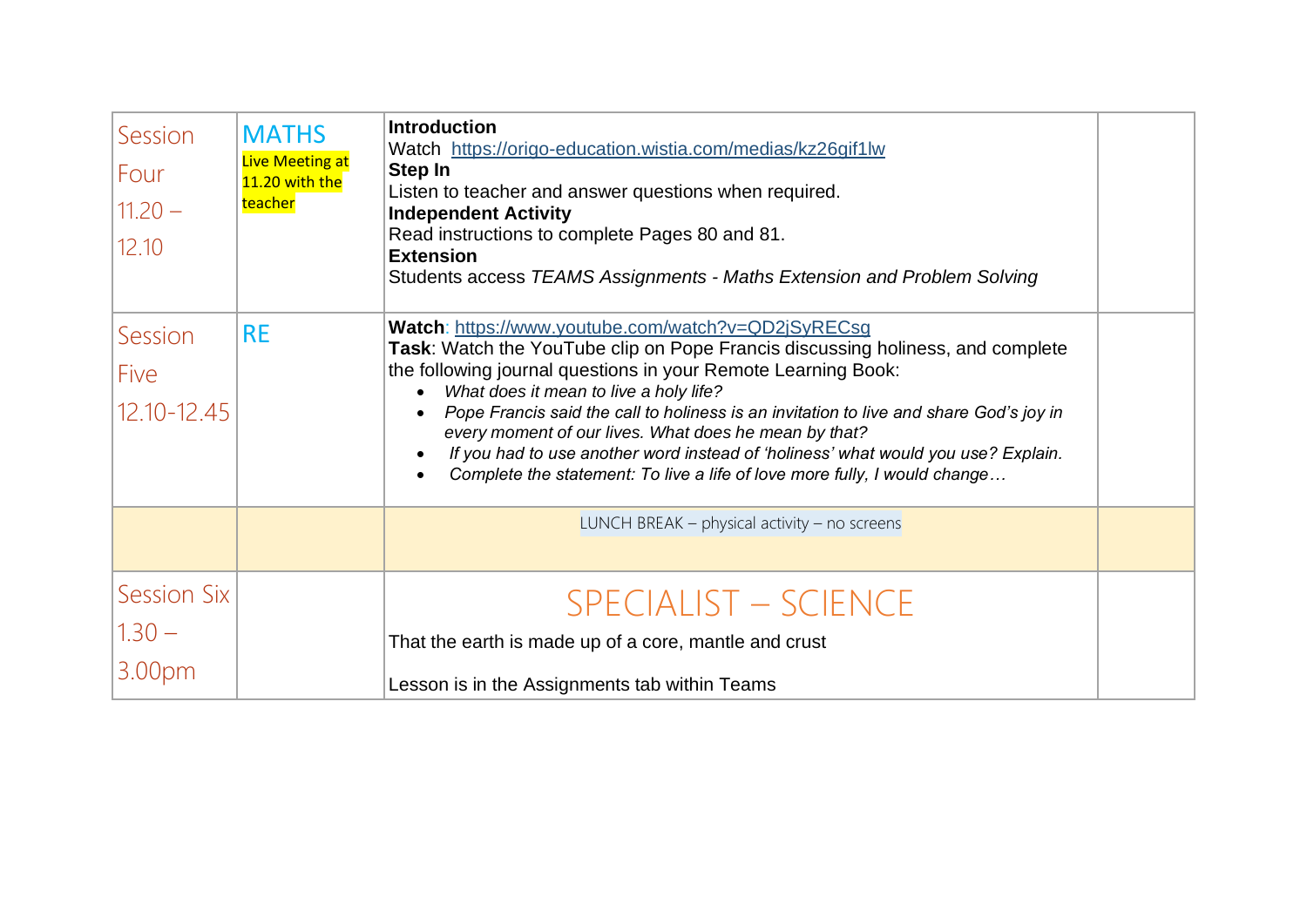| Thursday<br>30/4/20                  | Learning<br>Area                                                           | Tasks                                                                                                                                                                                                                                                                                                        | Due |
|--------------------------------------|----------------------------------------------------------------------------|--------------------------------------------------------------------------------------------------------------------------------------------------------------------------------------------------------------------------------------------------------------------------------------------------------------|-----|
| Welcome<br>8.45am                    | <b>Live Meeting at</b><br>8.45am with the<br>teacher                       | Listen to your teacher.                                                                                                                                                                                                                                                                                      |     |
| Session<br><b>One</b><br>$9 - 10$ am | <b>LITERACY</b><br><b>Meeting online</b><br>continues from the<br>welcome) | <b>Warm up</b> $-$ Words within words<br>$\bf{1}$<br>Spelling worksheet - Activity 6 and Extension<br>2)<br><b>Narrative mindmap</b><br>3)<br>4) Stimulus - Watch narrative stimulus video and answer questions.<br>5) Journal Writing in TEAMS Assignments 'LITERACY - Term 2 Week<br>1 Journal and AR Log' |     |
| Session<br>Two 10am                  | <b>AR</b>                                                                  | This is the suggested time to complete your 30 minutes of reading.<br>Make sure to record the pages that you have read in TEAMS<br>Assignments 'LITERACY - Term 2 Week 1 Journal and AR Log'                                                                                                                 |     |
|                                      |                                                                            | RECESS BREAK – physical activity – no screens                                                                                                                                                                                                                                                                |     |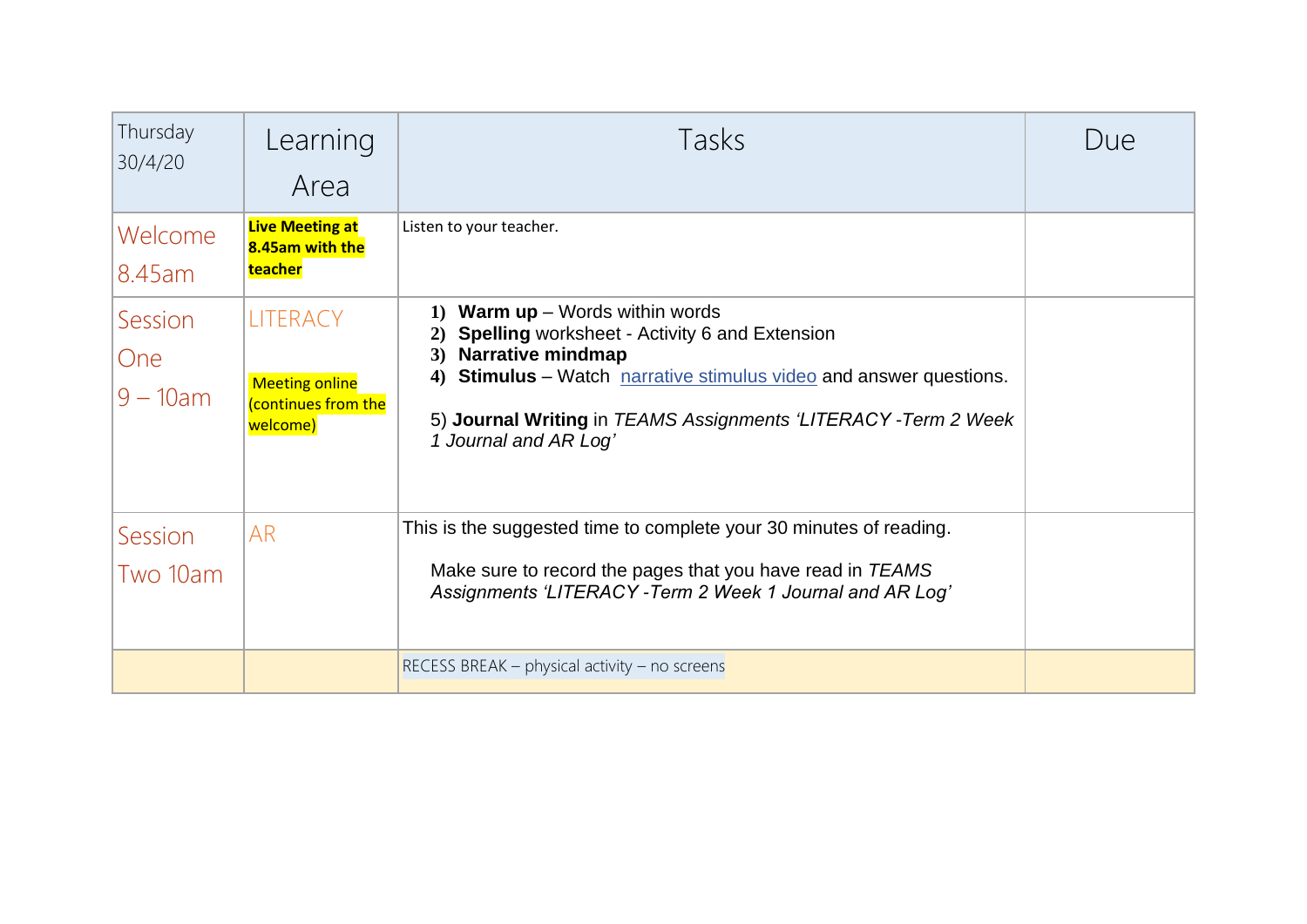| Session            | <b>MATHS</b>              | Times Tables Rockstars - 5-10 minutes in Garage                                                                                                                                                                                                                                                                            |  |
|--------------------|---------------------------|----------------------------------------------------------------------------------------------------------------------------------------------------------------------------------------------------------------------------------------------------------------------------------------------------------------------------|--|
| <b>Three 11.10</b> |                           |                                                                                                                                                                                                                                                                                                                            |  |
| – 11.20am          |                           |                                                                                                                                                                                                                                                                                                                            |  |
| Session            | <b>MATHS</b>              | Step In<br>Listen to teacher and answer questions when required.                                                                                                                                                                                                                                                           |  |
| Four               | <b>Live Meeting at</b>    | <b>Independent Activity</b>                                                                                                                                                                                                                                                                                                |  |
| $11.20 -$          | 11.20 with the<br>teacher | Read instructions to complete Pages 82 and 83<br><b>Extension</b>                                                                                                                                                                                                                                                          |  |
| 12.00 noon         |                           | Students access TEAMS: Assignments - Maths Extension and Problem<br>Solving                                                                                                                                                                                                                                                |  |
| Session            | <b>RELIGION</b>           | Finish lesson from yesterday                                                                                                                                                                                                                                                                                               |  |
| Five 12pm          |                           |                                                                                                                                                                                                                                                                                                                            |  |
|                    |                           | LUNCH BREAK $-$ physical activity $-$ no screens                                                                                                                                                                                                                                                                           |  |
| <b>Session Six</b> |                           | <b>SPECIALIST - SPORT</b>                                                                                                                                                                                                                                                                                                  |  |
| $1.30 -$           |                           | Week Two - BALANCE AND BASIC RULES AND SCORING                                                                                                                                                                                                                                                                             |  |
| 3.00pm             |                           | Check out the Teams Assignment activity this week which requires you to<br>apply your BALANCE activities from last week to devise your own game to<br>play at home with rules and a scoring system. See Teams for more info.<br><b>JUST FOR FUN</b><br>Mr B PE Ball Workout<br>https://www.youtube.com/watch?v=j6vMKvxZ3jk |  |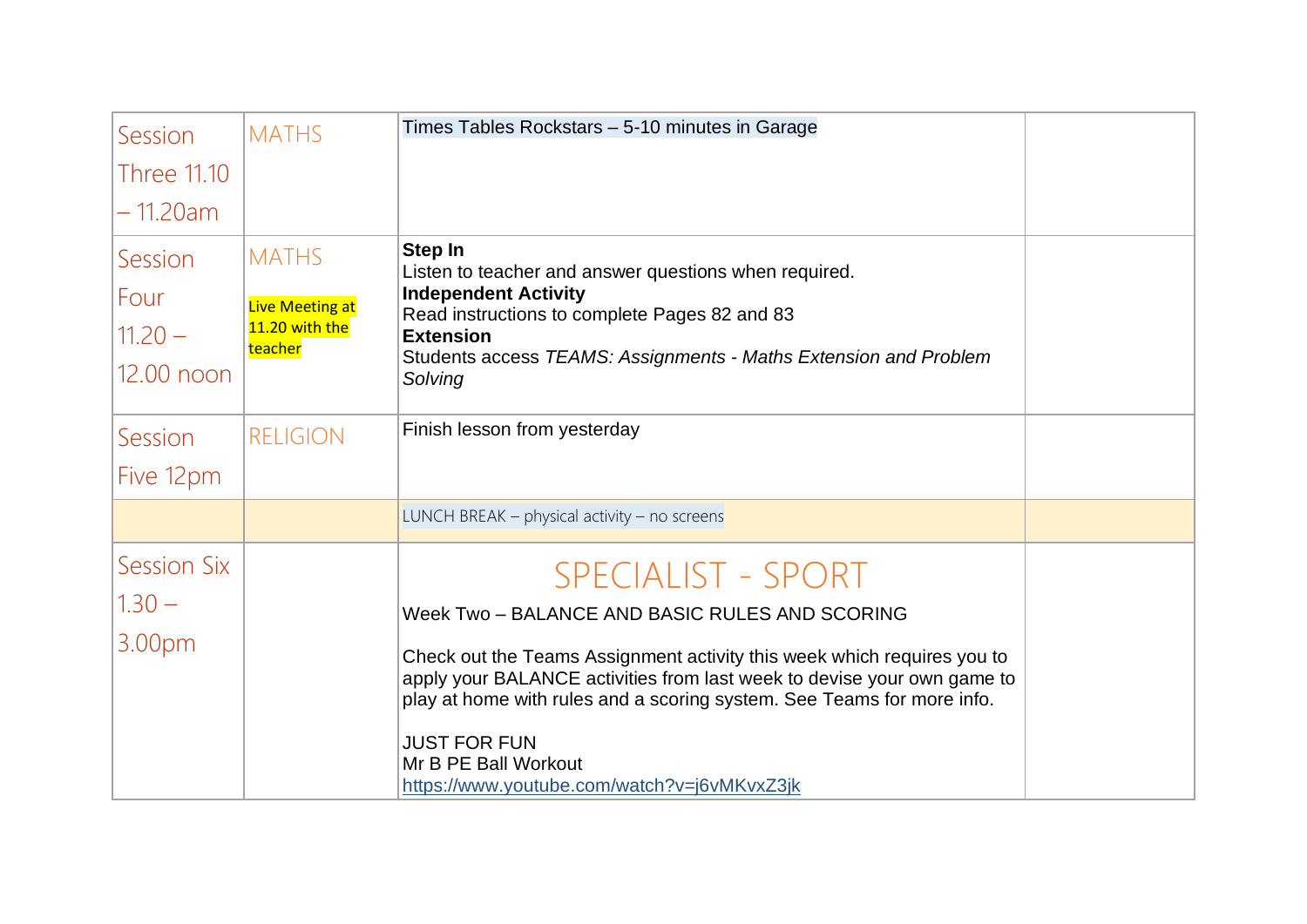| Friday<br>1/5/20                     | Learning<br>Area                                                           | Tasks                                                                                                                                                                                    | Due |
|--------------------------------------|----------------------------------------------------------------------------|------------------------------------------------------------------------------------------------------------------------------------------------------------------------------------------|-----|
| Welcome<br>8.45am                    | <b>Live Meeting at</b><br>8.45am with the<br>teacher                       |                                                                                                                                                                                          |     |
| Session<br><b>One</b><br>$9 - 10$ am | <b>LITERACY</b><br><b>Meeting online</b><br>continues from the<br>welcome) | 1) Warm $Up -$ Adding adjectives<br>2) Task - Cloze Activity<br>3) Task - Complex Sentences.<br>4) Journal Writing in TEAMS Assignments 'LITERACY - Term 2 Week<br>1 Journal and AR Log' |     |
| Session<br>$Two 10 -$<br>10.30am     |                                                                            | 1) BTN Viewing<br>- https://www.abc.net.au/btn/classroom/20200331-ep9-btn/12101064<br>2) Answer Comprehension Questions on Coronavirus Mental Health                                     |     |
|                                      |                                                                            | RECESS BREAK – physical activity – no screens                                                                                                                                            |     |